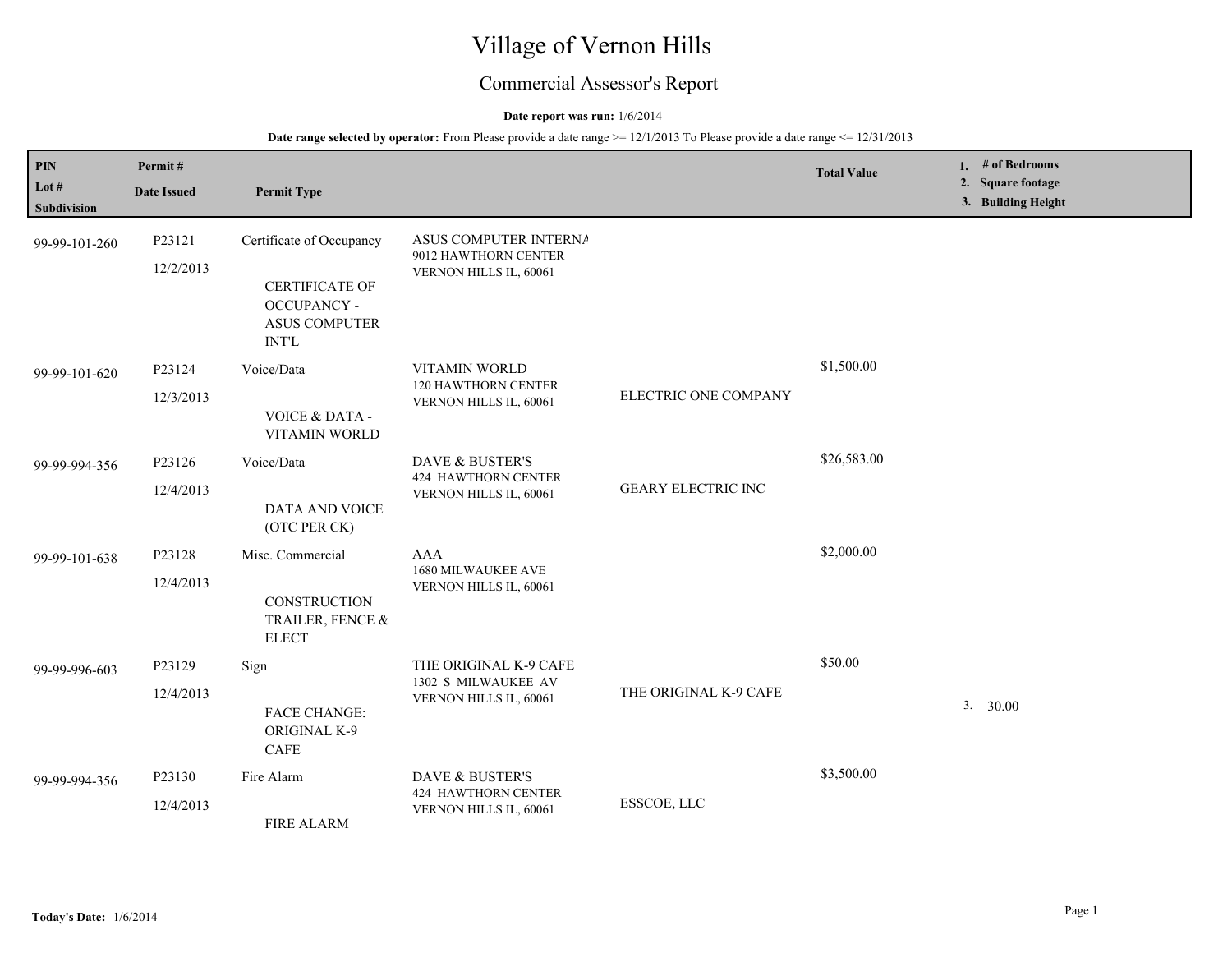# **Date range selected by operator:** From Please provide a date range  $\ge$  = 12/1/2013 To Please provide a date range  $\le$  12/31/2013

| <b>PIN</b><br>Lot $#$<br>Subdivision | Permit#<br><b>Date Issued</b> | <b>Permit Type</b>                                                                                                            |                                                                            |                                           | <b>Total Value</b> | 1. # of Bedrooms<br>2. Square footage<br>3. Building Height |
|--------------------------------------|-------------------------------|-------------------------------------------------------------------------------------------------------------------------------|----------------------------------------------------------------------------|-------------------------------------------|--------------------|-------------------------------------------------------------|
| 99-99-995-053                        | P23131<br>12/5/2013           | Fire Alarm<br>FIRE ALARM (LAB)                                                                                                | <b>HYDRA FORCE</b><br>700 WOODLANDS PKWY<br>VERNON HILLS IL, 60061         | ELECTRICAL DESIGN SYST                    | \$25,500.00        |                                                             |
| 11-33-301-007                        | P23132<br>12/5/2013           | Certificate of Occupancy<br><b>CERTIFICATE OF</b><br><b>OCCUPANCY</b>                                                         | <b>RUST OLEUM DEVELOPEM</b><br>102 HAWTHORN PKWY<br>VERNON HILLS IL, 60061 | RUST OLEUM DEVELOPEM<br><b>WELLNESS</b>   |                    |                                                             |
| 99-99-993-582                        | P23133<br>12/5/2013           | Misc. Commercial<br><b>REPLACE</b><br>VANITY/TOILET;<br>REATTACH SPA<br>CHAIRS, REPLACE<br><b>SWING DOOR</b><br>W/POCKET DOOR | <b>LEE NAILS</b><br>326 HAWTHORN CENTER<br>VERNON HILLS IL, 60061          | <b>MFC BUILDERS</b>                       | \$25,230.00        |                                                             |
| 99-99-996-593                        | P23134<br>12/6/2013           | Certificate of Occupancy<br>CO - LA ROASA<br>PIZZA                                                                            | LA ROSA PIZZERIA<br>1356 S MILWAUKEE AV<br>VERNON HILLS IL, 60061          | KONKE ELECTRIC                            |                    |                                                             |
| 99-99-992-223                        | P23135<br>12/9/2013           | Certificate of Occupancy<br>CO: AZAD<br>DRIVING SCHOOL                                                                        | AZAD DRIVING SCHOOL<br>209 N BUTTERFIELD RD<br>VERNON HILLS IL, 60061      |                                           |                    |                                                             |
| 99-99-994-356                        | P23136<br>12/9/2013           | Misc. Electrical<br><b>LOW VOLTAGE</b><br>DATA AND SOUND                                                                      | DAVE & BUSTER'S<br><b>424 HAWTHORN CENTER</b><br>VERNON HILLS IL, 60061    | COMMUNICATION ZONE, II                    | \$44,432.00        |                                                             |
| 15-05-202-016                        | P23137<br>12/9/2013           | Fire Alarm<br><b>FIRE ALARM</b>                                                                                               | TOSHIBA MEDICAL RESEA<br>706 DEERPATH DR VERNON<br><b>HILLS IL, 60061</b>  | FOX VALLEY FIRE AND SAI<br><b>COMPANY</b> | \$3,840.00         |                                                             |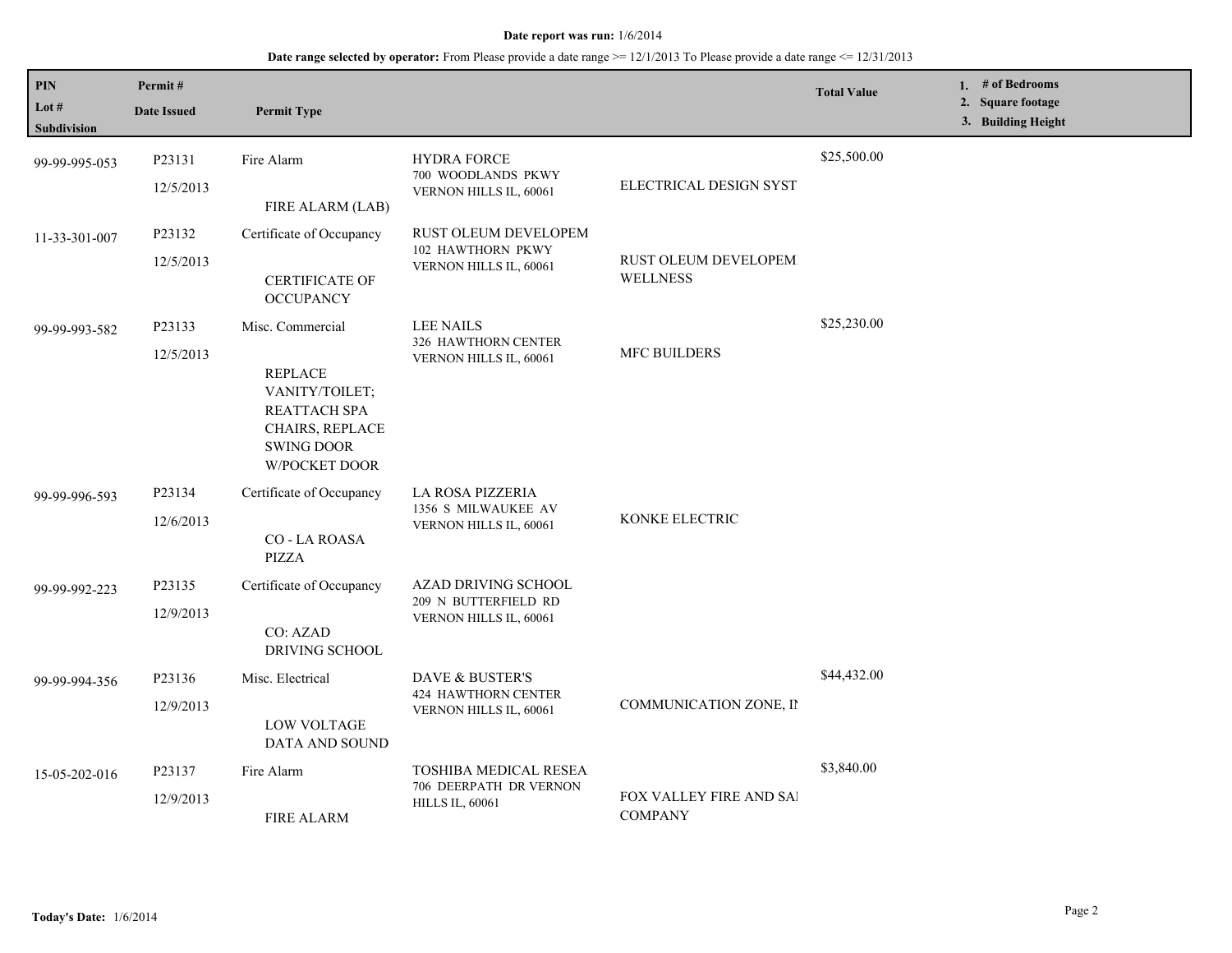# **Date range selected by operator:** From Please provide a date range  $\ge$  = 12/1/2013 To Please provide a date range <= 12/31/2013

| PIN<br>Lot $#$<br><b>Subdivision</b> | Permit#<br><b>Date Issued</b> | <b>Permit Type</b>                                                          |                                                                              |                            | <b>Total Value</b> | 1. # of Bedrooms<br>2. Square footage<br>3. Building Height |
|--------------------------------------|-------------------------------|-----------------------------------------------------------------------------|------------------------------------------------------------------------------|----------------------------|--------------------|-------------------------------------------------------------|
| 99-99-999-993                        | P23138<br>12/9/2013           | Sign<br><b>GROUND SIGN:</b><br><b>AESHS</b>                                 | STEVENSON HIGH SCHOOL<br>308 S PATRIOT WAY VERNON<br><b>HILLS IL, 60061</b>  | POBLOCKI SIGN COMPANY      | \$5,232.00         | 2.32.00<br>3.4.00                                           |
| 99-00-000-078                        | P23139<br>12/10/2013          | Sign<br>ALL MONUMENT<br>SIGNS, SEAT<br>WALLS, FIRE PIT,<br><b>LANDSCAPE</b> | OAKS OF VERNON HILLS<br>770 ROUTE 45 VERNON<br><b>HILLS IL, 60061</b>        | <b>KINZIE BUILDERS</b>     | \$95,000.00        |                                                             |
| 15-09-403-022                        | P23144<br>12/10/2013          | Fire Sprinklers<br>FIRE SPRINKLER                                           | ZF SALES & SERVICE NORT<br>777 HICKORY HILL DR<br>VERNON HILLS IL, 60061     | <b>USA FIRE PROTECTION</b> | \$6,981.00         |                                                             |
| 99-99-101-557                        | P23145<br>12/10/2013          | Certificate of Occupancy<br>CO: THE ARENA                                   | THE ARENA<br>555 CORPORATE WOODS unit<br>C VERNON HILLS IL, 60061            |                            |                    |                                                             |
| 99-99-994-356                        | P23146<br>12/11/2013          | Voice/Data<br>VOICE/DATA/SOU<br>ND                                          | DAVE & BUSTER'S<br>424 HAWTHORN CENTER<br>VERNON HILLS IL, 60061             | <b>AVISPL</b>              | \$587,269.00       |                                                             |
| 99-99-991-552                        | P23150<br>12/11/2013          | Certificate of Occupancy<br><b>CO: PREMIER</b><br>PERFORMANCE               | PREMIER PERFORMANCE<br>150 N FAIRWAY DR 140<br>VERNON HILLS IL, 60061        | ARTHUR ROGERS CO.          |                    |                                                             |
| 99-00-000-704                        | P23152<br>12/13/2013          | Misc. Commercial<br>COMMERCIAL<br><b>ALTERATION</b>                         | TOUCH OF HEALTH<br>175 E HAWTHORN PKY<br>suite 220 VERNON HILLS IL,<br>60061 | <b>METROPAINT</b>          | \$45,000.00        |                                                             |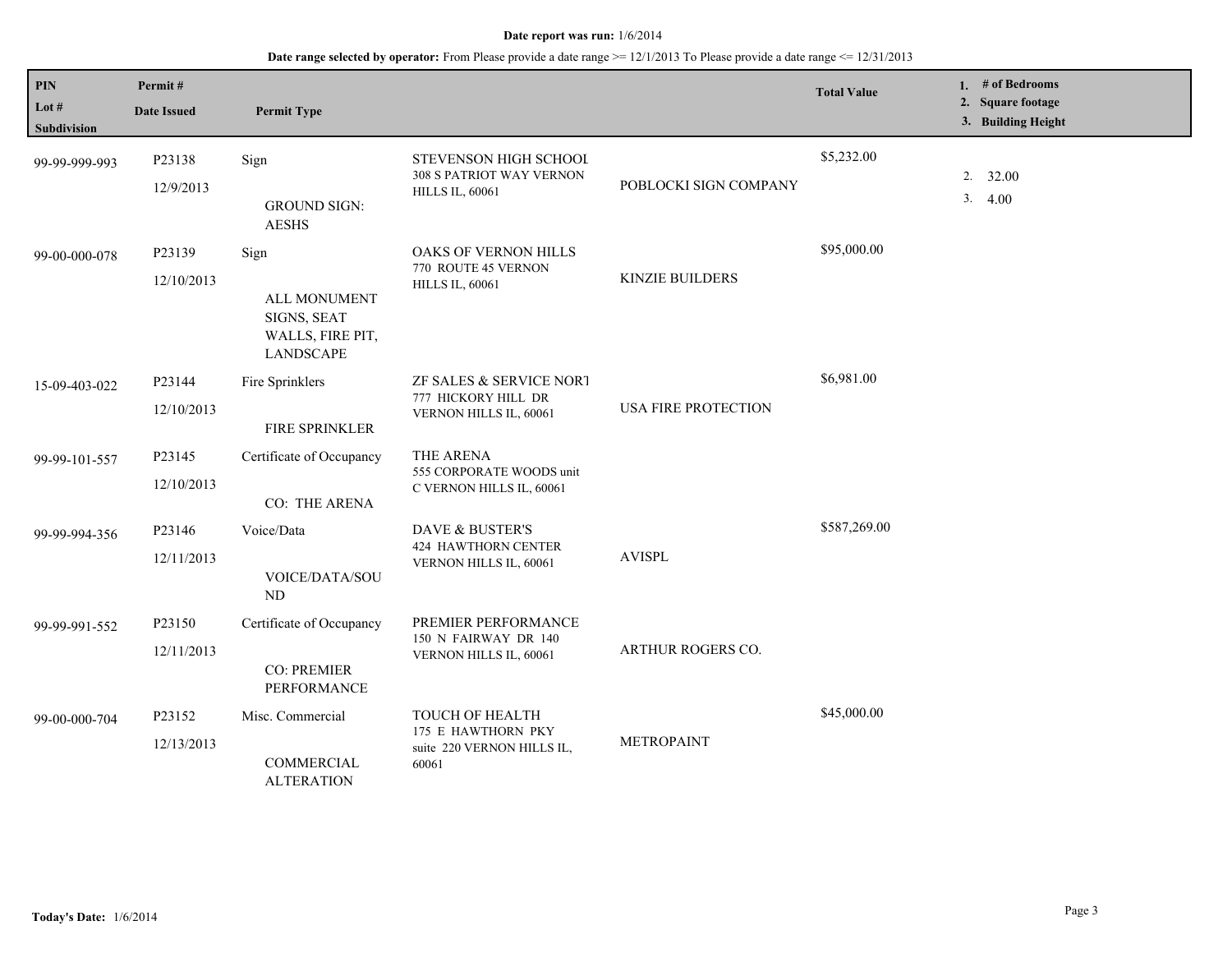# **Date range selected by operator:** From Please provide a date range >= 12/1/2013 To Please provide a date range <= 12/31/2013

| PIN<br>Lot #<br><b>Subdivision</b> | Permit#<br><b>Date Issued</b> | <b>Permit Type</b>                                                                                                           |                                                                                    |                          | <b>Total Value</b> | 1. # of Bedrooms<br>2. Square footage<br>3. Building Height |
|------------------------------------|-------------------------------|------------------------------------------------------------------------------------------------------------------------------|------------------------------------------------------------------------------------|--------------------------|--------------------|-------------------------------------------------------------|
| 99-00-000-695                      | P23154<br>12/13/2013          | Demolition<br><b>DEMO PRIOR TO</b><br><b>REMODEL: NO</b><br><b>ELECOR</b><br><b>PLUMBING</b><br><b>ALLOWED</b><br>OTC PER CK | PRIME ASSET MANAGEME!<br>175 E HAWTHORN PKY<br>suite 102 VERNON HILLS IL,<br>60061 | <b>METRO RESTORATION</b> | \$2,000.00         |                                                             |
| 15-04-402-016                      | P23157<br>12/13/2013          | Fire Sprinklers<br>FIRE SPRINKLER S<br>FOR OH-II LAB<br><b>UPGRADE</b>                                                       | <b>CAREFUSION</b><br>75 N FAIRWAY DR VERNON<br><b>HILLS IL, 60061</b>              | USA FIRE PROTECTION      | \$18,000.00        |                                                             |
| 99-00-000-190                      | P23158<br>12/13/2013          | Misc. Electrical<br>MISC ELECT -                                                                                             | MCDONALD'S CORPORATIO<br>700 N MILWAUKEE AVE<br>147 VERNON HILLS IL, 60061         | TALBERT ELECT            | \$2,500.00         |                                                             |
| 99-99-993-244                      | P23159<br>12/16/2013          | <b>Commercial Alteration</b><br>COMMERCIAL<br><b>ALTERATION -</b><br><b>MAGGIANO'S</b>                                       | <b>MAGGIANO'S</b><br>307 HAWTHORN CENTER<br>VERNON HILLS IL, 60061                 | BRINKER INTERNATIONAL    | \$2,000,000.00     |                                                             |
| 15-09-403-022                      | P23161<br>12/16/2013          | Misc. Electrical<br><b>INSTALL EV</b><br><b>CHARGERS</b>                                                                     | ZF SALES & SERVICE NORT<br>777 HICKORY HILL DR<br>VERNON HILLS IL, 60061           | CITY SERVICE ELECTRIC    | \$15,500.00        |                                                             |
| 99-99-994-356                      | P23162<br>12/16/2013          | Mechanical Hood<br>MECHANICAL<br><b>HOOD</b>                                                                                 | DAVE & BUSTER'S<br><b>424 HAWTHORN CENTER</b><br>VERNON HILLS IL, 60061            | OSMAN CONSTRUCTION CO    | \$12,000.00        |                                                             |

L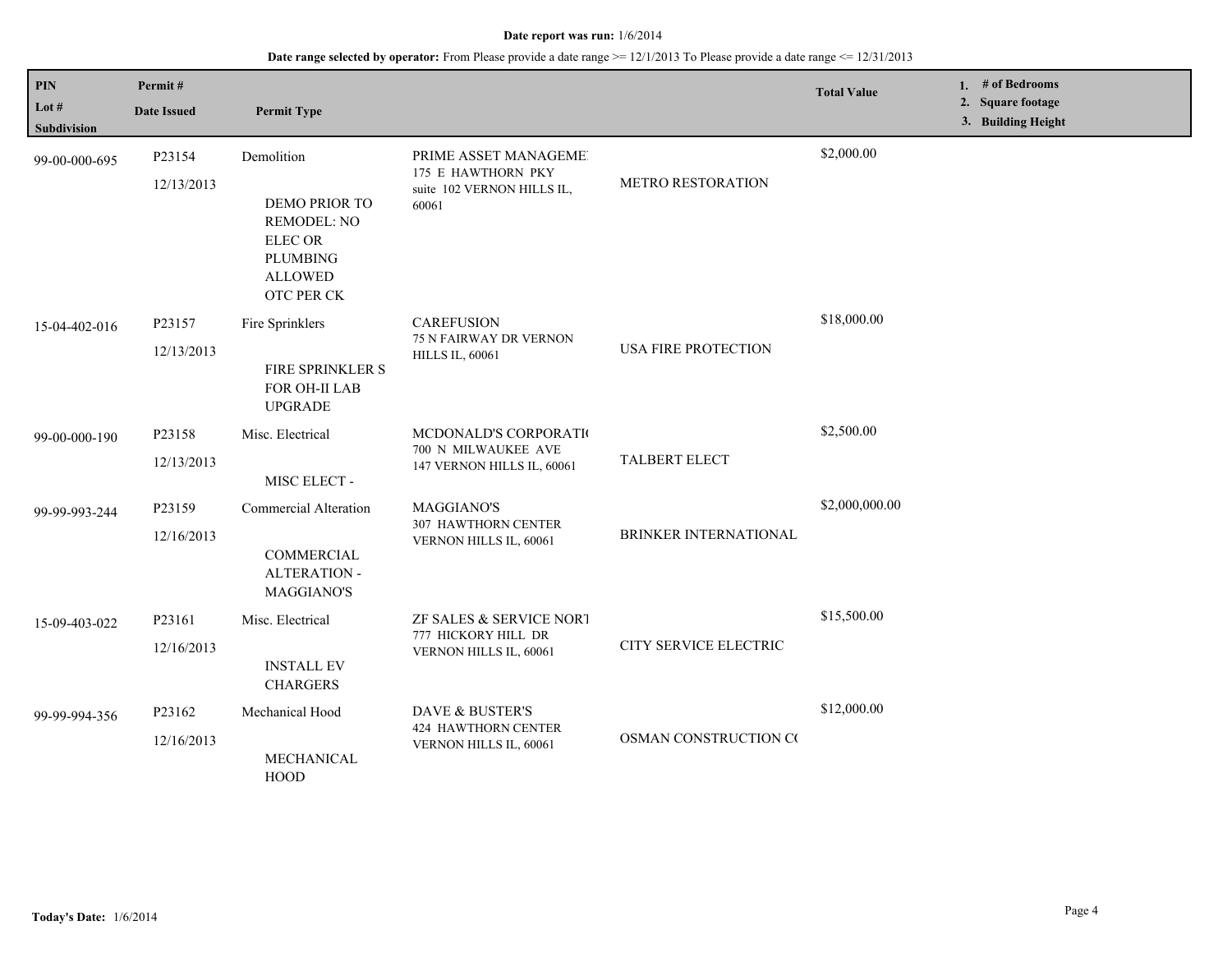# **Date range selected by operator:** From Please provide a date range >= 12/1/2013 To Please provide a date range <= 12/31/2013

| <b>PIN</b><br>Lot $#$<br>Subdivision | Permit#<br><b>Date Issued</b>    | <b>Permit Type</b>                                                               |                                                                               |                                       | <b>Total Value</b> | 1. $#$ of Bedrooms<br>2. Square footage<br>3. Building Height |
|--------------------------------------|----------------------------------|----------------------------------------------------------------------------------|-------------------------------------------------------------------------------|---------------------------------------|--------------------|---------------------------------------------------------------|
| 99-99-101-620                        | P23164<br>12/18/2013             | Sign<br>SIGN: VITAMIN<br>WORLD (corrected<br>plans recv'd 11/22/13)              | VITAMIN WORLD<br>120 HAWTHORN CENTER<br>VERNON HILLS IL, 60061                | NEON PRISM SIGN                       | \$10,000.00        |                                                               |
| 99-00-000-693                        | P23165<br>12/18/2013             | <b>Commercial Alteration</b><br>DAVITA -<br><b>INTERIOR</b><br><b>ALTERATION</b> | DAVITA VILLAGE HEALTH<br>3 HAWTHORN PKY suite 290<br>VERNON HILLS IL, 60061   |                                       | \$10,500.00        |                                                               |
| 99-99-994-356                        | P23167<br>12/19/2013             | Fire Sprinklers<br><b>FIRE SPRINKLER</b>                                         | DAVE & BUSTER'S<br><b>424 HAWTHORN CENTER</b><br>VERNON HILLS IL, 60061       |                                       | \$30,000.00        |                                                               |
| 15-05-202-016                        | P23168<br>12/19/2013             | <b>Commercial Alteration</b><br><b>EXPANSION OF</b><br><b>TESTING AREA</b>       | TOSHIBA MEDICAL RESEA<br>706 DEERPATH DR VERNON<br><b>HILLS IL, 60061</b>     | ALLEGIANCE CONSTRUCTI<br><b>GROUP</b> | \$725,043.00       |                                                               |
| 11-32-100-015                        | P <sub>23170</sub><br>12/19/2013 | Re-Roofing<br><b>REROOF REPAIRS</b>                                              | TR & P TERMINAL<br>1230 N BUTTERFIELD RD<br>VERNON HILLS IL, 60061            | PRD ASSOCIATES, INC                   | \$2,500.00         |                                                               |
| 99-00-000-206                        | P23171<br>12/19/2013             | Sign<br><b>SIGN: SHOE</b><br><b>CARNIVAL</b>                                     | <b>SHOE CARNIVAL</b><br>701 N MILWAUKEE AVE<br>200 VERNON HILLS IL, 60061     | KIEFFER & CO. INC.                    | \$3,000.00         | 2. 110.57<br>3.<br>38.00                                      |
| 99-99-101-627                        | P <sub>23172</sub><br>12/19/2013 | Misc. Electrical<br>VOICE, DATA,<br><b>PHONE</b>                                 | <b>HAWTHORN SURGERY CEN</b><br>240 CENTER DR VERNON<br><b>HILLS IL, 60061</b> | T & H ELECTRIC                        | \$28,000.00        |                                                               |
| 99-99-994-356                        | P23177<br>12/23/2013             | Sign<br><b>EXTERIOR SIGNS:</b><br>DAVE & BUSTER'S                                | DAVE & BUSTER'S<br><b>424 HAWTHORN CENTER</b><br>VERNON HILLS IL, 60061       | MODERN SIGNS, INC                     | \$5,000.00         |                                                               |